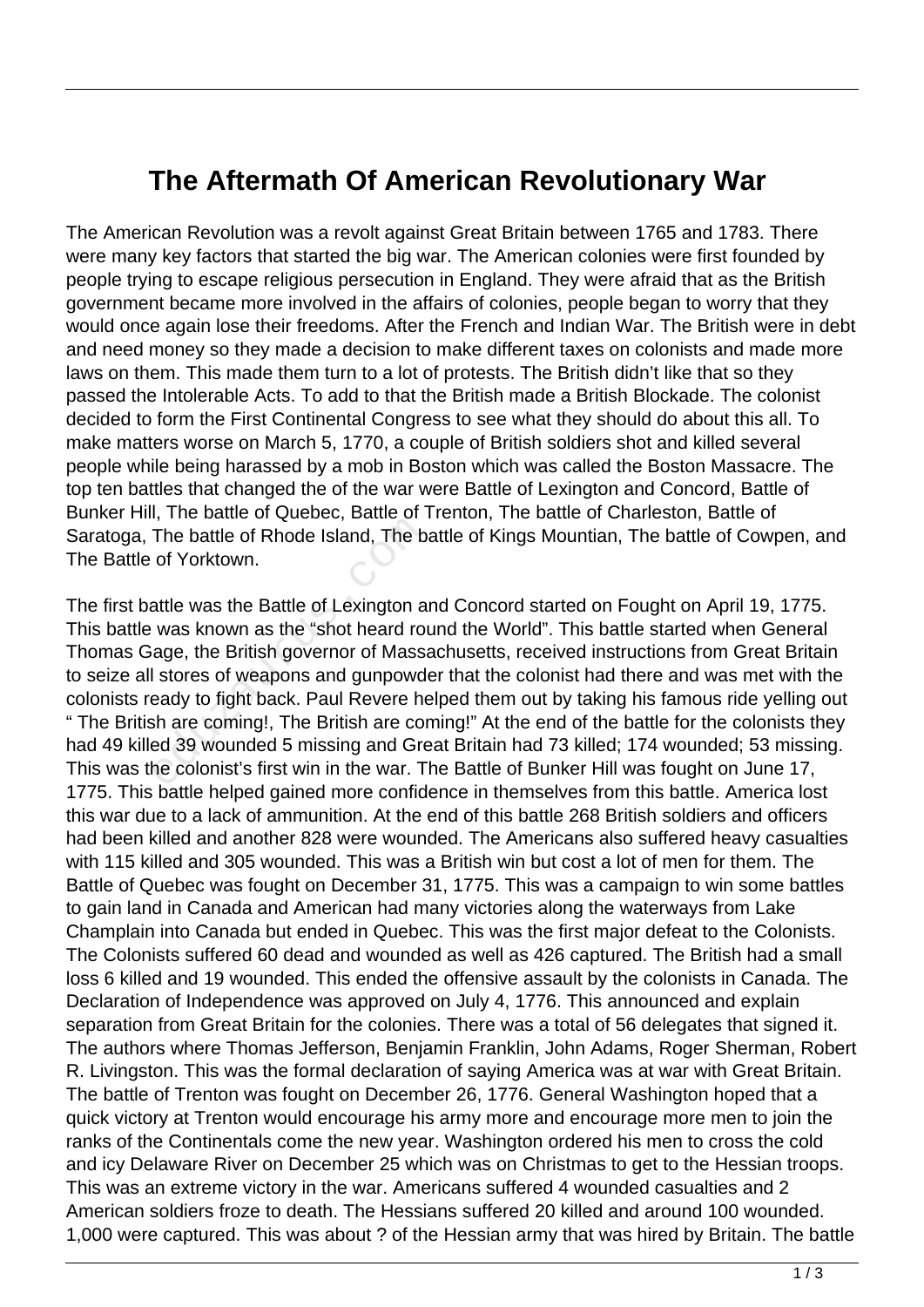of Charleston was fought between March 29 to May 12, 1780. It started when the British gained control of the South. They fought the American soldiers at Charlestown and bombarded them with shells and wouldn't let them escape without them all being captured. Americans lost many soldiers due to their surrender. This was the worst defeat for the Americans during the war. All colonists here either died or were captured. The British lost 76 men killed and 189 wounded. For the colonists, there were 89 Continentals killed and 138 wounded. The Battle of Saratoga was Fought on Sep 19, 1777 – Oct 17, 1777. This was the turning point battle in the war. The American victory at Saratoga boosted the spirit and morale of the Americans and compelled the French to provide aid and support to the revolution. This was the Big mass surrender of the British. The Americans lost 90 and 240 wounded. For the British 440 death, 695 wounded, and 6222 captured. The Battle of Rhode Island was fought on August 29, 1778. This was the first early attempt at a combined operation between American and French forces. The lost battle here stopped American military momentum gained from Saratoga and the recovery of Philadelphia and showed that alliance with France would not bring a speedy end to the war. The Americans lost 30 dead and 137 wounded, while British losses were 38 dead, 210 wounded. The Battle of Kings Mountain was fought on October 7, 1780. It was a military engagement between Patriot and Loyalist militias during the Southern Campaign "The battle has been described as 'the war's largest all-American fight'." This battle completely destroyed the left wing of Cornwallis' army. This ended the British invasion into North Carolina and forced Lord Cornwallis to retreat. This battle had American casualties were around 28 killed and 62 wounded. Loyalist casualties were around 290 killed, 163 wounded, and 668 captured. There was only 1 British death in this battle which was a general. The Battle of Cowpen was fought on January 17, 1781. It was part of the British campaign in the Carolinas so they could gain land again. In the battle American Brigadier General Morgan instructed the militia to skirmish with them but to leave the front line after firing two rounds. The British mistook the repositioning of the Americans as a rout and ran into an unexpected volley of concentrated rifle fire coupled with a cavalry charge and followed by the return of the militia. This caused the British a defeat. The British lost 110 soldiers in the battle and more than 200 wounded, and 500 taken prisoner. For the Americans soldiers had 12 killed and approximately 60 American soldiers wounded. The final major battle in the American Revolutionary was the Battle of Yorktown. Which was fought on Sep 28, 1781 – Oct 19, 1781. In the battle, Cornwallis surrendered to George Washington as French and American forces trapped the British at Yorktown from the sea and the land on the peninsula. The British surrender at the Battle of Yorktown ended the American Revolutionary War. The French casualties were 60 killed and 194 wounded and the American casualties were 28 killed and 107 wounded: a grand total of 88 killed and 301 wounded. The British official casualty return for the siege listed 156 killed, 326 wounded and 70 missings." This was a big Franco-American victory. There were more than 1,500 Revolutionary War battles occurred during the American Revolution. In total there was around 6,800 Americans were killed in action, 6,100 wounded, and upwards of 20,000 were taken prisoner. In addition, there were about 17,000 deaths were the result of disease, including about 8,000–12,000 who died while prisoners of war. For the British between 24,000 to 25,000 British soldiers died in the Revolutionary War. This number includes battlefield deaths, deaths from injuries and disease, men were taken prisoner and those who remained missing. For France, There were at least 2112 French citizens who also lost their lives. as 'the war's largest all-American<br>prnwallis' army. This ended the Bri<br>to retreat. This battle had Americ:<br>Loyalist casualties were around 2!<br>British death in this battle which \<br>7, 1781. It was part of the British c<br>ne ba

The aftermath of the war was the victory over Great Britain made the new country of the United States of America. The Treaty of Paris was signed on September 3, 1783. The treaty showed that the war between the United States and Britain ended had. Then the Congress of the Confederation ratified the treaty on January 14, 1784. The treaty recognized the colonies'